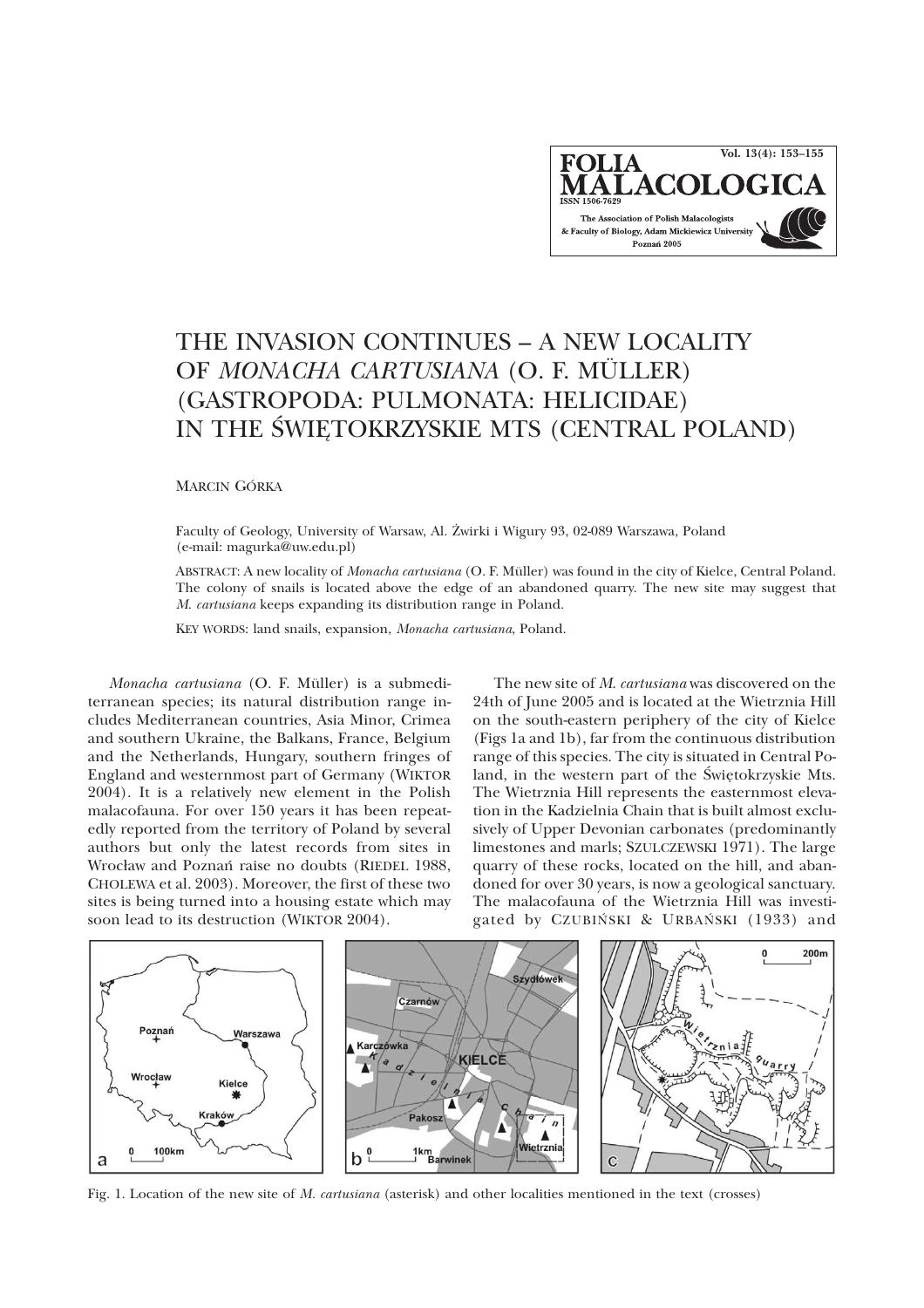

Fig. 2. *Monacha cartusiana* in its habitat at the newly discovered site at Wietrznia, Kielce (all photos of the author): 1. General view of the new site: A – grass-covered area, B – coppice; 2. *M. cartusiana* among herbaceous plants; 3. *M. cartusiana* among grass blades; 4. *M. cartusiana* on a blade of *Arrhenatherum elatius;* 5. Snails on a trunk of *Robinia pseudoacacia*:M– *M. cartusiana*,A– *Arianta arbustorum*,C– *Cepaea nemoralis*,L– *Laciniaria plicata*; 6. Juvenile *M. cartusiana* on a trunk of *R. pseudoacacia*, with an adult *L. plicata* (L); 7. *M. cartusiana* on dead leaves under the trees; 8. *M. cartusiana* among young specimens of *Aegopodium podagraria*